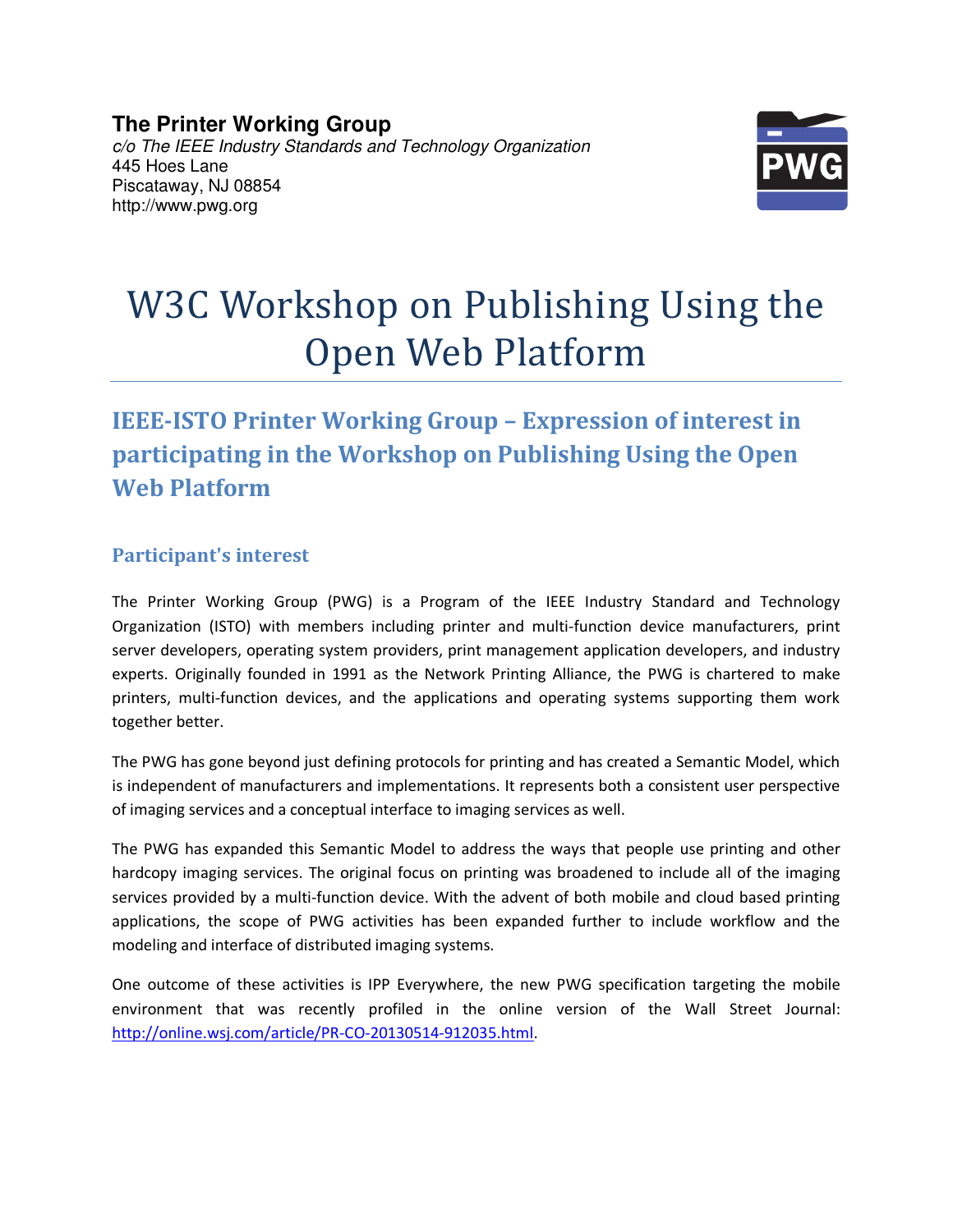For W3C reference purposes, the PWG Semantic Model working group has a link to a diagram showing the historical progression of the semantics documented within the PWG Semantic Model and the environments, which have adapted the PWG Semantic Model elements for their own use:

ftp://ftp.pwg.org/pub/pwg/mfd/white/SemanticEvolution-PWG.pdf

#### **Point of View**

The IEEE-ISTO PWG has previously worked in collaboration with the W3C CSS working group in support of their CSS Print 2.x specification activities *(PWG Candidate Standard 5102.2-2003 - CSS Print Profile)* and we therefore feel we are well positioned to help the W3C with the difficult task of deciding on a mechanism for specifying user intent (i.e. job ticketing) when performing publishing related tasks within the web paradigm.

One of the aspects currently limiting the easy implementation of workflow automation is that there is no simple way to transfer user intent from one job ticketing environment to another.

**Sample use case** – a customer has an existing Microsoft Windows operating system based workflow, which develops output to be printed. The customer now wants to send the output to an outsource print shop that will be able to print the workflow using a modern digital inkjet full color press. The print shop has asked the customer to submit the workflow as PDF with a JDF job ticket.

**The issue:** How can the customer transform the user intent specified within the Microsoft paradigm (DEVMODE or the Microsoft PrintTicket) into the JDF format?

**The Solution:** In calendar 2012, the IEEE-ISTO Printer Working Group published a Print Job Ticket (PJT) standard based on the PWG Semantic Model (a widely adopted industry standard). The PWG is currently building a mapping standard linking the PWG PJT format to a number of other known job ticketing standards. This effort will allow customers to use the PWG PJT format as a normalizing agent so that they can convert one job ticketing format to another. In the example above, it would allow a parser for converting the Microsoft PrintTicket format to JDF to be constructed to resolve the issue.

#### **Suggestion**

Currently in calendar 2013, there are a wide variety of job ticketing implementations in use throughout the world. As a global standards body, the W3C will most likely need to investigate the job ticketing requirements of the publishing activities it determines will appear within the open web platform context. Once these requirements are known, there can be a more in-depth discussion regarding potential job ticketing semantic frameworks that can support these requirements and which could also be easily implemented in the W3C open web platform environment.